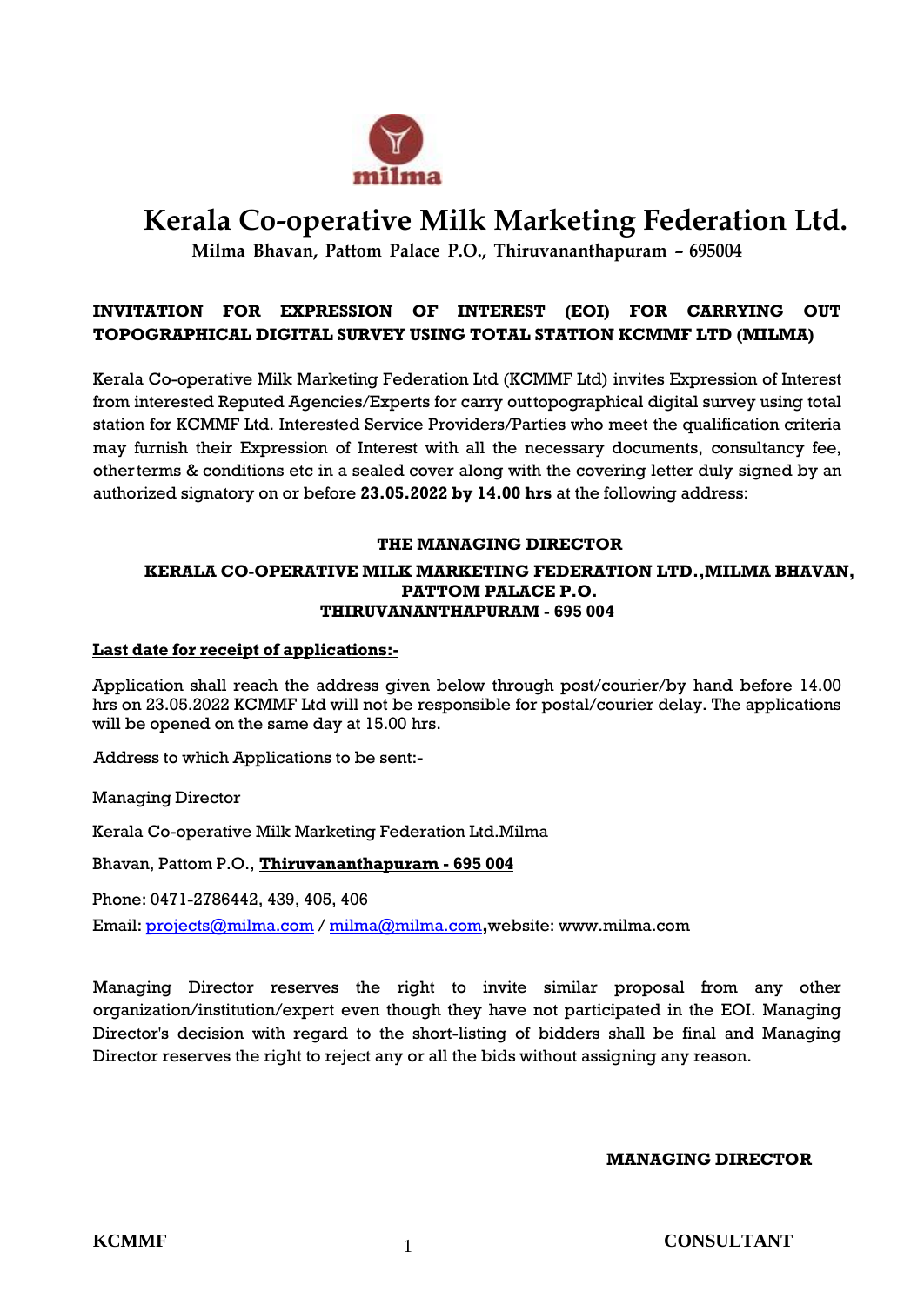# **EOI DOCUMENT FOR CARRYING OUT TOPOGRAPHICALDIGITAL SURVEY USING TOTAL STATION**

**AT**

## **Cattle Feed Plant, Malampuzha**

**&**

## **Cattle Feed Plant, Pattanakkad**

**&**

## **Central Products Dairy, Alappuzha**

## **&**

## **Ernakulam Dairy,Tripunithura, Ernakulam District**

## **FOR**

## **KERALA CO-OPERATIVE MILK MARKETINGFEDERATION, THIRUVANANTHAPURAM**

## **No. KCMMF/KHO/PROJ (35)/2022**

## **2022**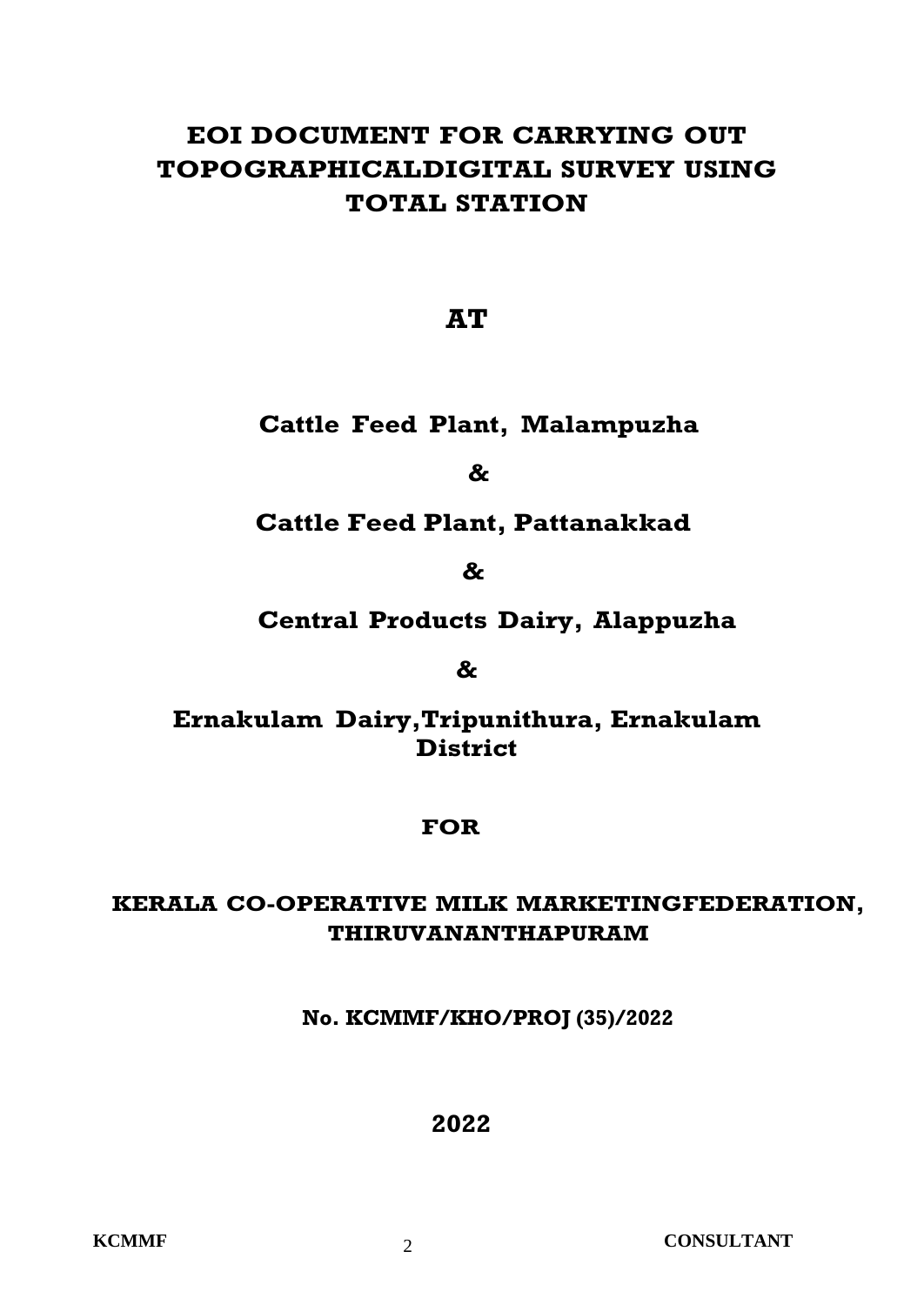## **A: BRIEF INFORMATION ABOUT THE PLANTS:**

| Name of the Plants with location   | 1. Cattle Feed Plant, Malmpuzha,        |  |  |
|------------------------------------|-----------------------------------------|--|--|
|                                    | PalakkadDistrict                        |  |  |
|                                    | 2. Cattle Feed Plant, Pattanakkad,      |  |  |
|                                    | Cherthala, Alappuzha District           |  |  |
|                                    | 3. Central Products Dairy,              |  |  |
|                                    | Punnapra, Alapuzha District             |  |  |
|                                    | 4. Ernakulam                            |  |  |
|                                    | Dairy, Tripunithura, Ernakulam District |  |  |
| Nearest railway station from the   | 1. CFP, Malampuzha - Palakkad           |  |  |
| proposed site                      |                                         |  |  |
|                                    | 2. CFP, Pattankkad - Cherthala          |  |  |
|                                    | 3. CPD, Alappuzha - Ambalapuzha         |  |  |
|                                    | 4. Ernakulam Dairy-Tripunithura         |  |  |
| Nearest town from the              | 1. CFP, Malampuzha - Palakkad           |  |  |
| proposedsite                       |                                         |  |  |
|                                    | 2. CFP, Pattankkad – Cherthala          |  |  |
|                                    | 3. CPD, Alappuzha - Ambalapuzha         |  |  |
|                                    | 4. Ernakulam Dairy-Tripunithura         |  |  |
| Name & address of the              | Kerala C-operative Milk Marketing       |  |  |
| projectauthority                   | Federation Ltd. (KCMMF), "Milma         |  |  |
|                                    | Bhavan", Pattam Palace P.O,             |  |  |
|                                    | Thiruvananthapuram, 695 004             |  |  |
| Time of Completion for the field   | 15 days                                 |  |  |
| work                               |                                         |  |  |
| Time of completion for the         | 15 days after field work                |  |  |
| submission and drawings and        |                                         |  |  |
| alldocuments                       |                                         |  |  |
| Estimated cost of topographical    | 3.0 Lakhs                               |  |  |
| digital survey using total station |                                         |  |  |
| <b>Tender Fee</b>                  | Rs.590.00 (incl. GST)                   |  |  |
|                                    |                                         |  |  |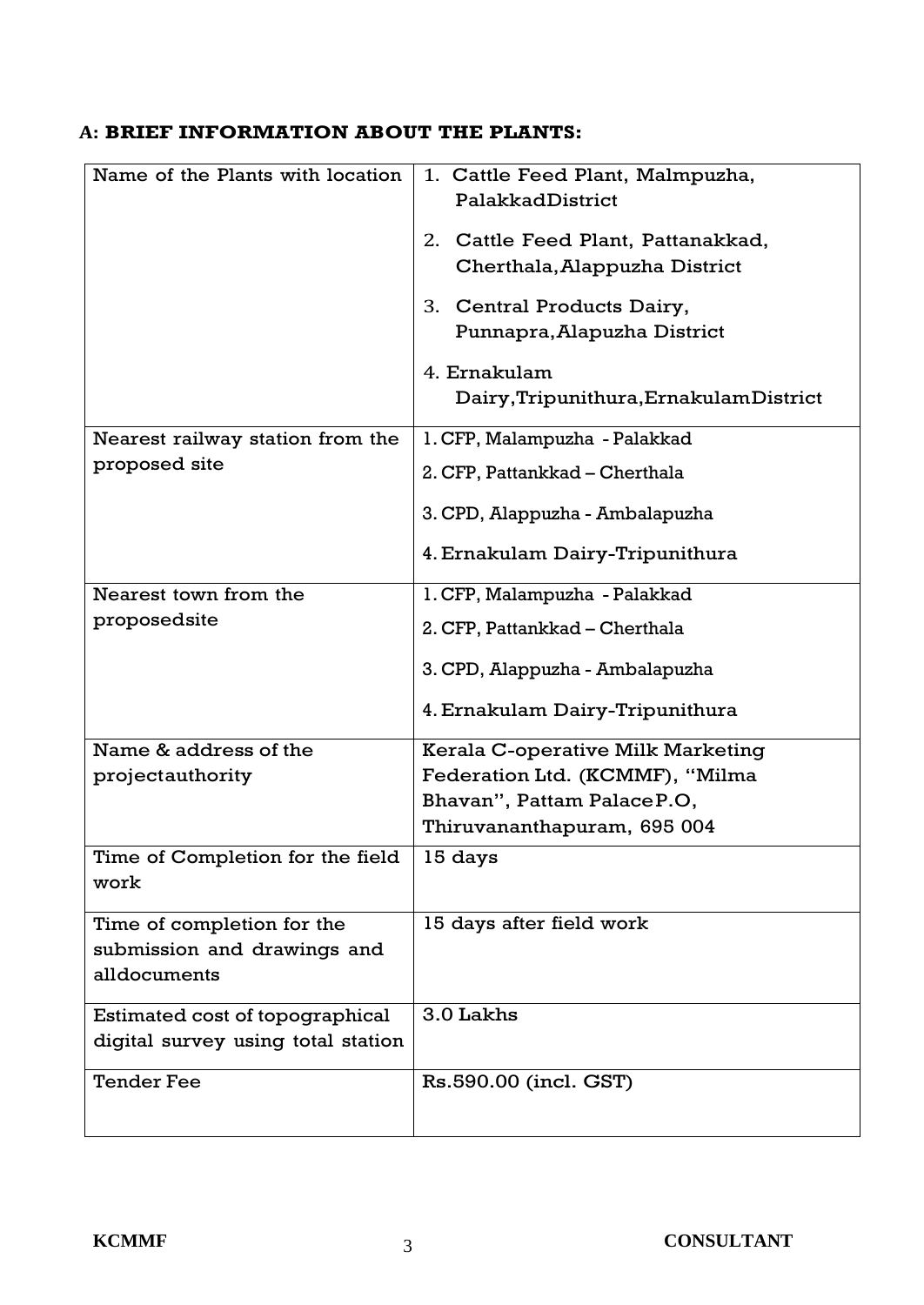## **B: BRIEF DESCRIPTION / PLANT AREA OF THE INFRASTRUCTURESWHERE TOPOGRAPHICAL DIGITAL SURVEY IS TO BE CARRIED OUT:**

| <b>SL</b>    | <b>DESCRIPTION</b>           | <b>AREA</b> | <b>UNIT</b> |
|--------------|------------------------------|-------------|-------------|
| $\mathbf{I}$ | CFP, Malampuzha - Palakkad   | 9.382       | Acre        |
|              |                              |             |             |
| $\mathbf{2}$ | CFP, Pattankkad – Cherthala  | 12.00       | Acre        |
|              |                              |             |             |
| $\mathbf{3}$ | CPD, Alappuzha -Punnapra     | 18.53       | Acre        |
|              |                              |             |             |
| 4            | Ernakulam Dairy-Tripunithura | 25.41       | Acre        |

## **C. SCOPE OF WORKS AND TERMS & CONDITIONS.**

1 Topographical digital survey using Total Station - Scope of works

The successful bidder shall carry out topographical digital survey using total station at all the four locations namely CFP, Malampuzha ; CFP, Pattankkad, and CPD, Alappuzha and Ernakulam Dairy as per detailed scope of work given below:

### **2. PRODUCTS**

### **Materials**

SURVEYOR shall produce the following, to be included in the report.

### **Drawings**

- In addition to the requirements elsewhere in this document, Drawings shall be provided for the site in Autocad electronic format.
- **Five hard copies of each Drawing shall be provided to a scale** of 1:500.

### **Electronic Data Transfer**

The SURVEYOR shall provide electronic survey data on CD ROMS (Autocad formats). The preferred format is CD ROM for the bulk of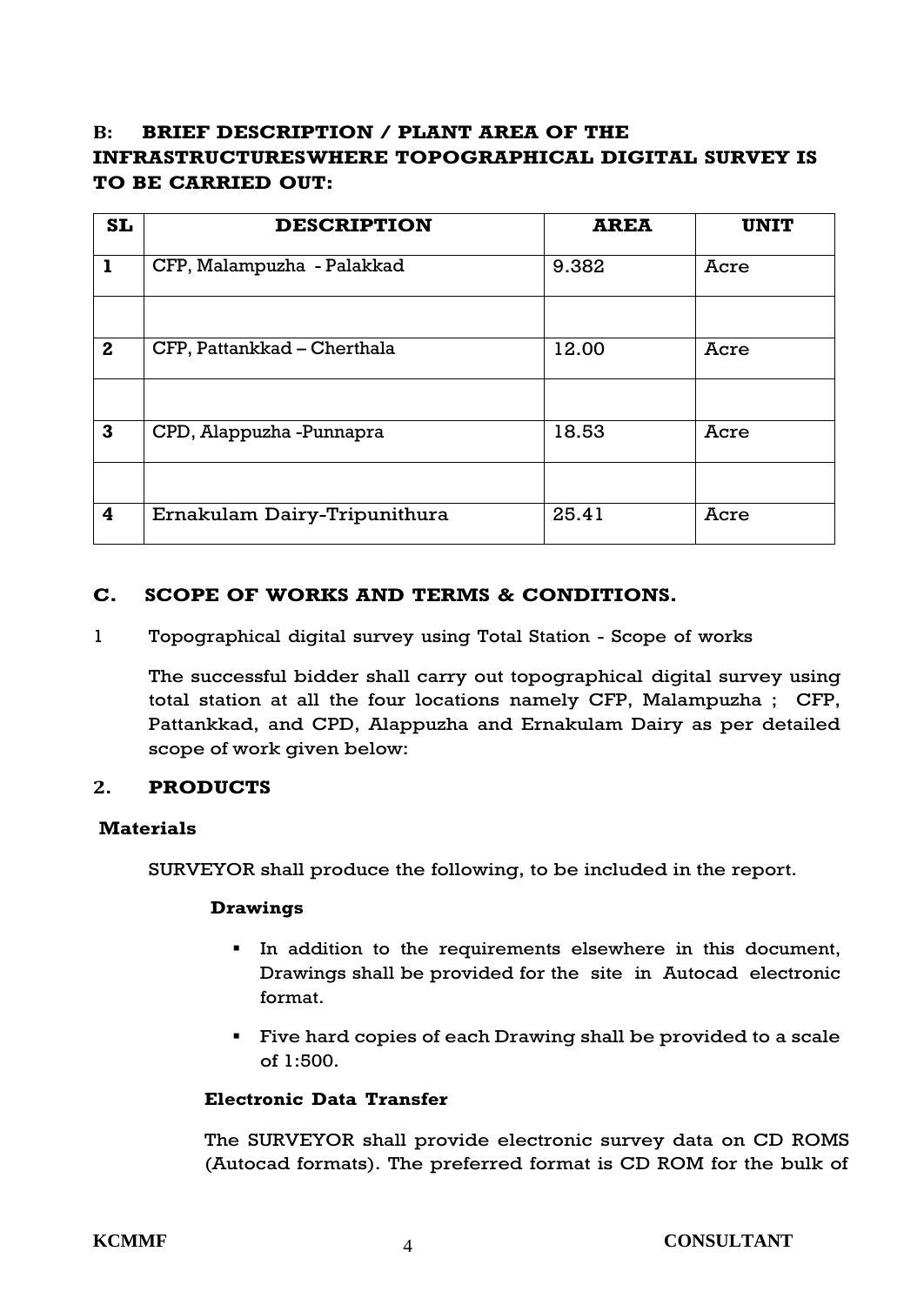the data. A file must fit entirely on one CD, a continuous file across twovolumes is not acceptable.

#### **Records**

The SURVEYOR shall provide the following items for KCMMF's records:

Topographical survey

- a. All original field notes on loose-leaf field books and 2 copies.
	- Project name, location date, crew, instruments used and serial numbers, barometric pressure and temperature, and weather conditions.
	- All horizontal angles observed and the mean.
	- All vertical angles observed and the mean.
	- All distances measured.
	- Instrument heights.
	- Sketch of traverse with each station clearly identified.
- b. Notebook of original field closures for all traverses.
- c. Northing, Easting, and Elevation listing on all points located.
- d. 2 copies of all drawings and calculations.

## **3. EXECUTION**

## **Topographic Map Content**

Limits of Mapping

The mapped area shall include the entire area of the property identified by the existing boundaries of the plant and a border area no less than 5 meters wide outside of the boundary of the identified property(s). However, the payment will be made as per the area covered by the boundaries multiplied by the unit rate.

## **Planimetric Details**

a. General

Show accurately all significant natural and manmade features within thelimits of mapping including, but not limited to, the following:

- Adjoining Highways, roads, streets, trails
- Internal roads, streets, trails etc. within the boundary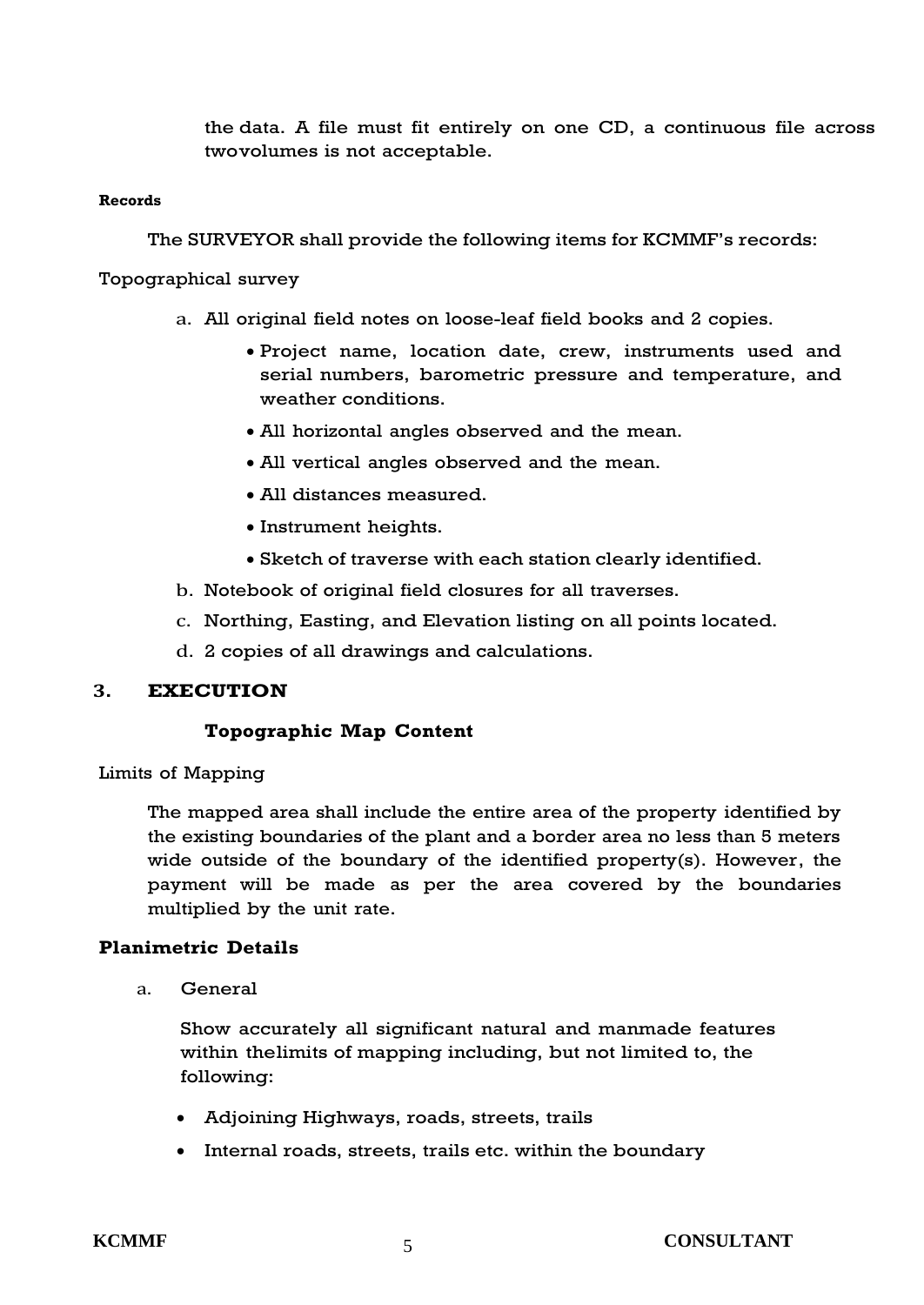- Walls, fences
- Field lines, overhead power lines
- Pipelines obtain location, elevation, properties, and size of underground / above ground pipelines and utilities at 10 meter intervalsand at the change of direction in pipelines.
- Buildings and other structures (such as transformers, tanks, towers, paved aprons, docks, etc.)
- Dumps, storage areas
- Manholes and other visible at grade utility structures
- Shorelines, streams, ditches, channels, and other drainageways
- b. Coordinate Grid System

Compile the map based on the plant grid system. Show the grid system on the map. Indicate on the drawing the permanent reference monuments towhich the field work is tied for horizontal control.

c. Map Scale

Prepare mapping for display at a scale of 1:500.

## **Topographic Details**

a. General

The topographic survey shall be carried out on the basis of a square grid allowing a plotting with a distance of 3 m max. among the grid points surveyed, and by accurately plotted contour lines and spot elevations, the map shall depict the true topographic character of the area. Show contour lines at 0.25 meter intervals. Show spot elevations at all high points and low points, and at points of grade change between contours as necessary to accurately depict irregular terrain features. Show invert elevations for all storm drains/culverts, open channel drainage channels and sanitary sewer lines within the mapped area.

b. Elevation Datum

SURVEYOR shall relate map elevations to Plant datum. All vertical survey work shall be tied to the plant datum as agreed by KCMMF with year of adjustment specified, and shall be tied to the monument elevations.

c. Project Bench Mark

The SURVEYOR shall establish project bench marks at suitable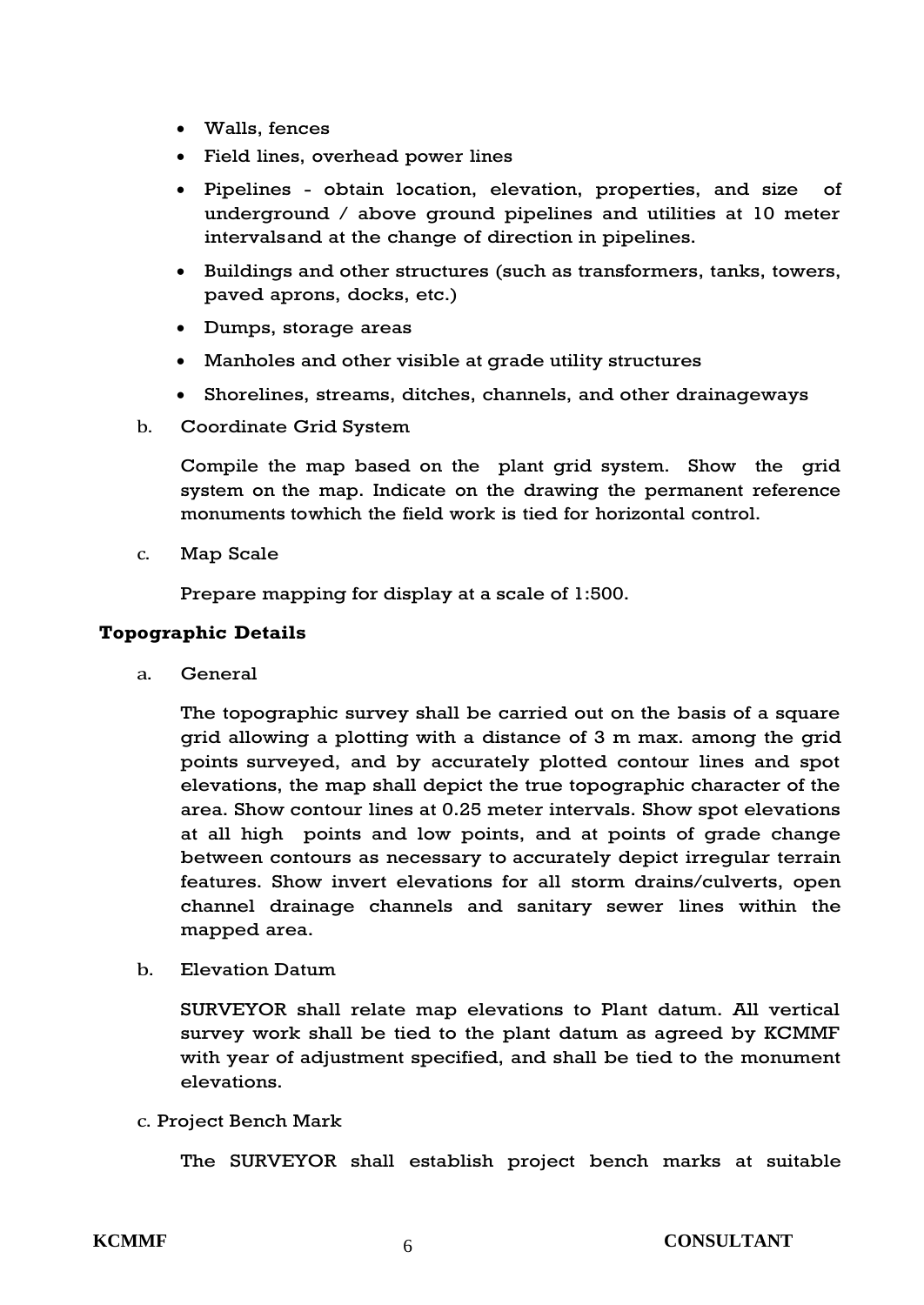locations in the vicinity of the project sites as agreed with KCMMF. The project bench marks shall be new permanent reference monuments set by the SURVEYOR or shall be suitable marks placed on a secure, stable object that are easily identifiable and recoverable. The Project Benchmarks shall be shown on the map and clearly identified by description, plant coordinates and levels to plant datum . Bench marks shall be protected with guard rail (or posts) against accidental impact to assure their permanent integrity.

#### d. Permanent Reference Monuments

Permanent reference monuments required to be set under this specificationshall be as given below:

Concrete monument shall consist of a reinforced concrete post at least 600mm in width or diameter and at least 300mm for graded site / 500mm for un-graded site above ground with its precise position marked by either a point on a brass or aluminium cap, a formed cross, or a metal rod. The monument shall be placed so as to be solid and free from movement. When a brass or aluminium cap is used, it shall have the registration number of the land surveyor responsible or the corporate registration number or name legibly stamped or imprinted on it. The monuments shall be placed at least 610mm into the ground and shall be solid and free from movement.

### **Field Survey Requirements**

#### **General**

The SURVEYOR shall perform all field survey and reconnaissance work required to establish horizontal and vertical control. Perform sufficient supplementary field survey work to ascertain the true horizontal and vertical location of existing features.

#### **Field Notes and Records**

The SURVEYOR shall maintain clear, neat, and legible field notes showingall measurements made, together with sufficient sketches and narrative descriptions to ensure that the work performed can be accurately interpreted by anyone familiar with common surveying practices and procedures. Two copies of all calculations shall be supplied.

#### **Accuracy**

Perform field survey work with sufficient precision to ensure that the required accuracy of the finished map is achieved.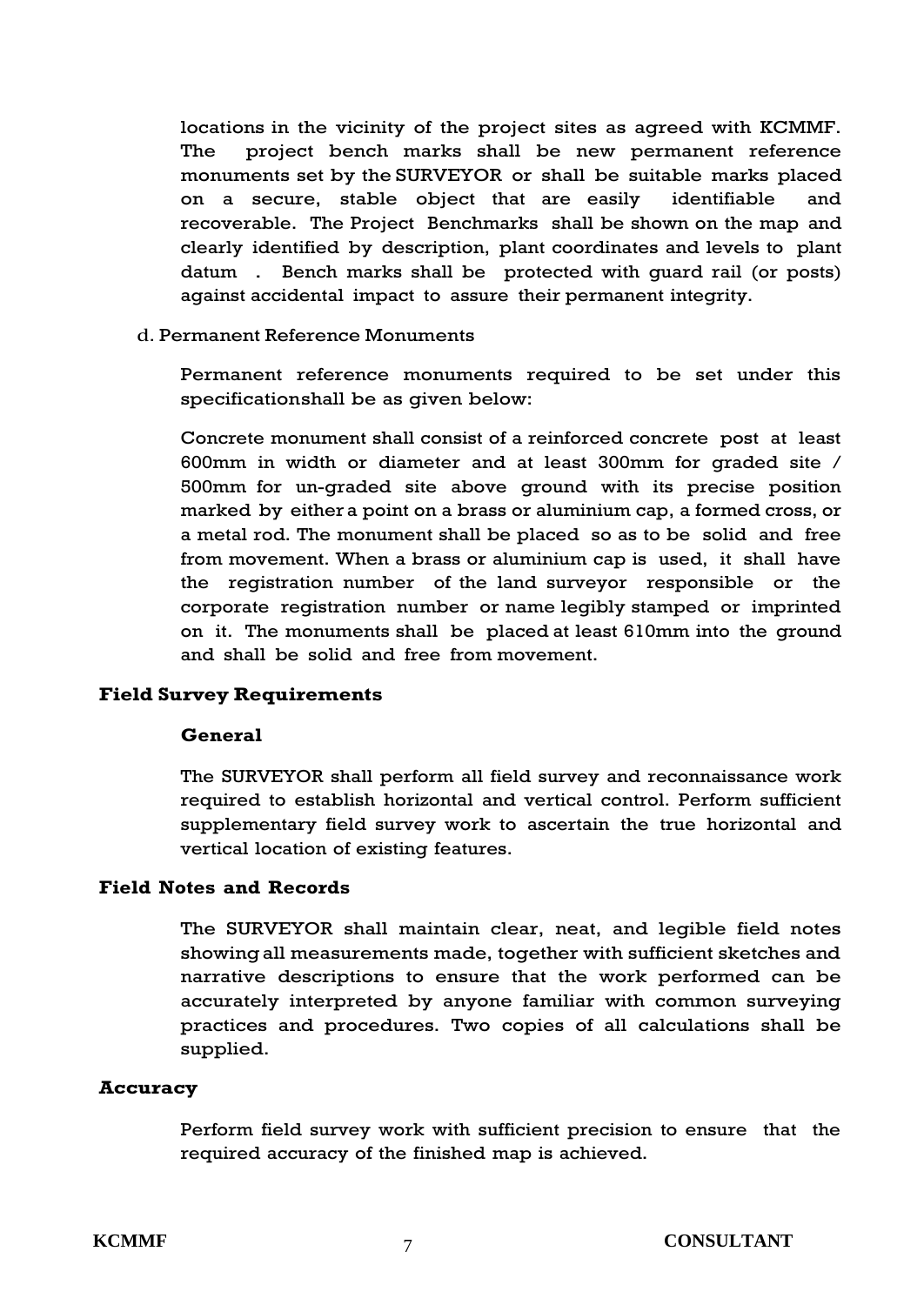## **Computer Graphics Data**

## **General Data Requirements**

- a. Data Format Electronic data shall be supplied by the SURVEYOR in a format compatible with the KCMMF's in Autocad Version 2015
- b. An electronic design file shall be provided for each of the final topographic maps. A composite of the total mapped area shall be produced in one electronic design file, in addition to the individual topographic maps. The graphics in this file shall be full size, 1:1. This composite file shall be supplied to the KCMMF along with the individual scaled map files.
- c. The composite design file shall be sent to the KCMMF at the earliest possible opportunity on completion of the survey complete with all information and prior to completion of the individual map files.

#### **Scale**

Record scale-dependent data (such as text, cells, symbols) at a scale factorsuitable for display at the specified map scale.

### **Text**

Text shall be a minimum of 2.5 mm in height when plotted.

### **Symbols and Patterns**

Symbols and patterns incorporated into the map shall be appropriate cells available to the SURVEYOR either of his own creation or as supplied by other software packages. All symbols and patterns used shall be clearly identified assuch in the map legend on each drawing delivered.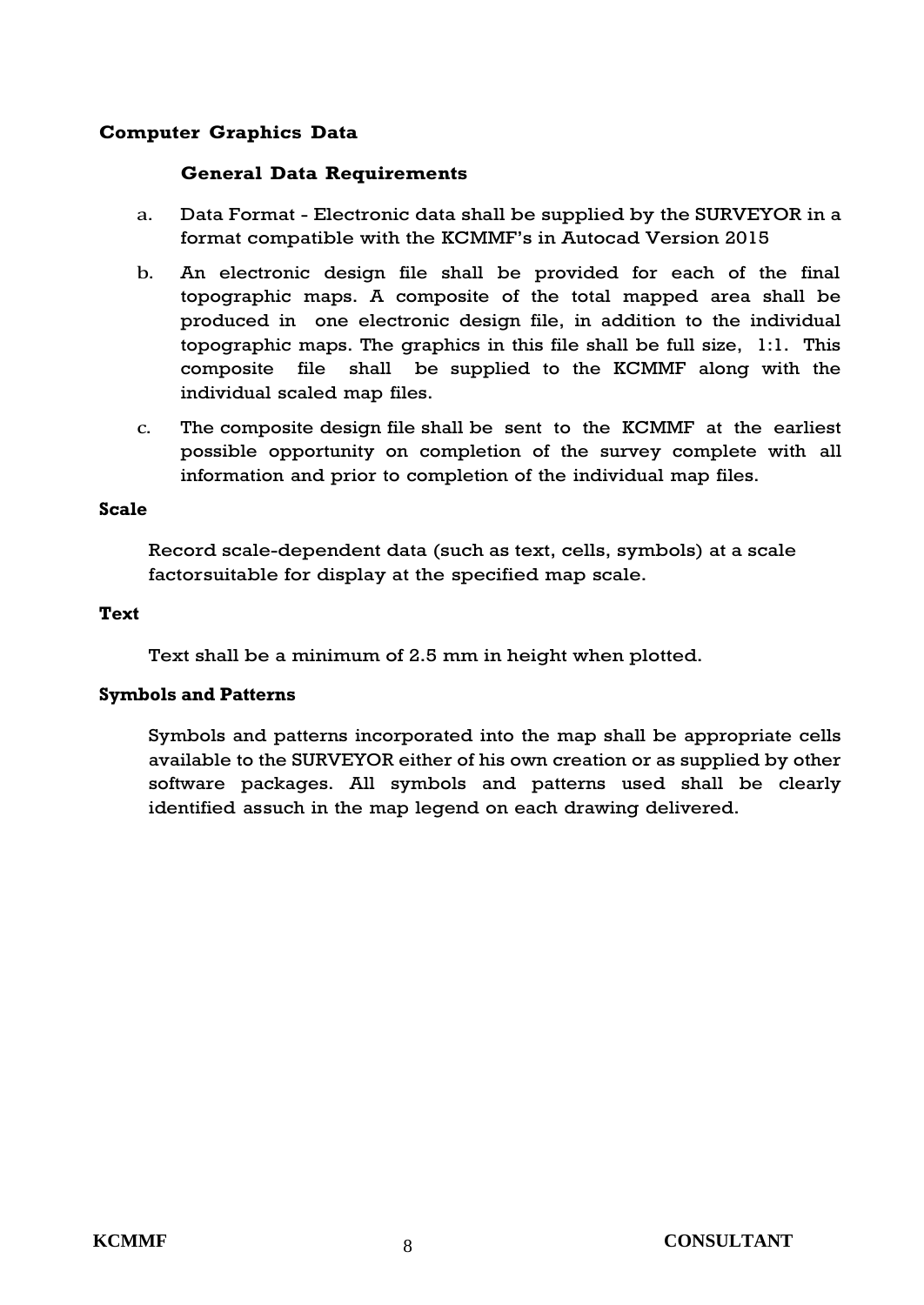#### **TENDER APPLICATION**

From

To

Managing Director Kerala Co-operative Milk Marketing Federation Ltd,Pattom Palace P.O, Trivandrum-695004

Sir,

Having examined the specifications and tender schedule, schedule of work and having acquired the requisite information relating to the tender in all respects, I/We

hereby offer to execute the work as specified in this tender at the rates mentioned in the schedule of work attached in accordance with the specifications, conditions of the tender, the articles of the agreements and such other materials as may be prescribed from time to time.

Should this tender for ……………………..………….……….. be accepted, I/We hereby agree to abide by and fulfill the terms and provisions of the said conditions of contract annexed hereto so far as they may be applicable or in default thereof to forfeit the E.M.D. and pay the KCMMF Ltd, the amount mentioned in the said conditions.

I/we ….……………. have deposited a sum Rs. ……………….../- (Rupees

……………………………………………………….only) as EMD in the form of crossed demand draft in favour of the Managing Director, KCMMF Ltd - Kerala, payable at Thiruvananthapuram. Should I/we fail to execute the agreement when called upon to do so, or to commence work as provided in the conditions, I/we do hereby agree that the KCMMF Ltd shall without prejudice to any right or remedy be at liberty to forfeit the EMD absolutely and also recover from me /us the entire loss that may be caused to the KCMMF Ltd. by retender arrangement of the work otherwise, under the provisions of Revenue Recovery Act or otherwise.

I/we agree that arbitration shall not be a means of settlement of any dispute orclaim arising out of this contract.

Signature of the tenderer Full Name and address:Details of EMD: DD No. dtd for Rs. drawn on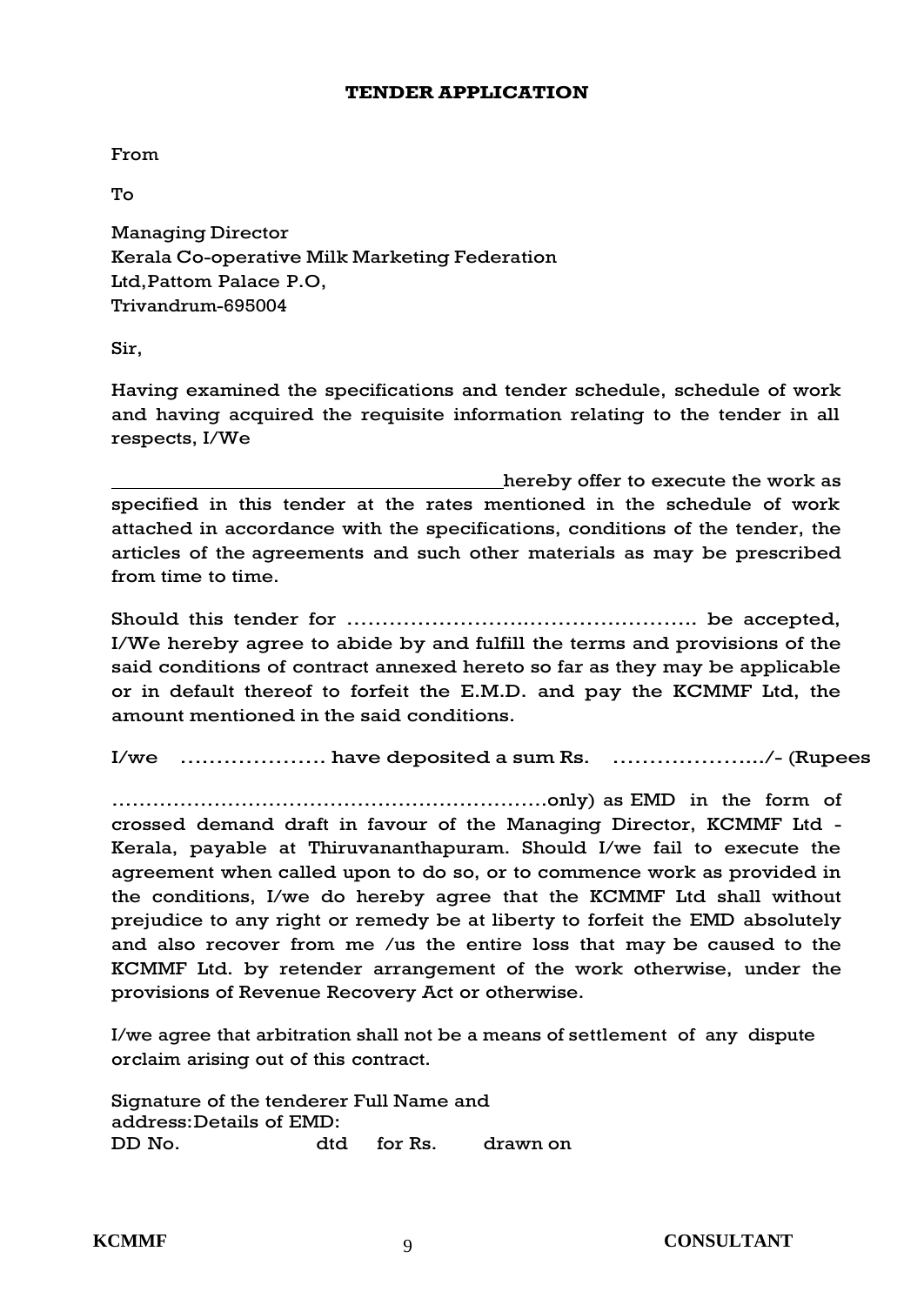## **4.0 Section -1 - General Instructions and Terms and Conditions of the Contract**

## **1. Submission of tender**

Tender shall be submitted in sealed covers super scribing the name of the tender as Tender No. KCMMF/KHO/PROJ (35)/2022 dated 09.05.2022" and shall contain the following.

a. Complete set of EOI documents as issued by KCMMF Ltd, together with addenda/corrigenda if any, filled in and signed by the tenderer, with address stamps/seals wherever stipulated.

b. Earnest money deposit of Rs.3000 /- (Rupees Three Thousand only) and Cost of tender in the form of crossed demand draft drawn in favour of, "The Managing Director, Kerala Co-Operative Milk Marketing Federation Ltd payable at Thiruvananthapuram.

The offer shall be valid for a period of 30 days from the date of opening of the tender. Tender not accompanied by Demand Drafts for Cost of tender and E.M.D. shall be rejected as non- responsive.

## **2.Acceptance / Rejection of tenders**

The tenders submitted after the stipulated time of submission shall be rejected. The tenders not submitted in the prescribed forms, not duly signed at the places marked, incomplete/torn off tender forms etc. shall be rejected. The Managing Director, Kerala Co-Operative Milk Marketing Federation Ltd, reserves the right to accept or reject any of the tenders without assigning any reasons thereof. Becoming the lowest offered party does not entitle a tender to award the work. Apart from cost, quality of work, track record of the surveyor etc. will also be considered for awarding the work.

## **3.Eligible Bidders**

3.1 This invitation for EOI is open to all eligible bidders as per the eligibility criteria of this bidding document and shall possess necessary license/certificate issued by Competent Authorities.

### **4. Amendment of EOI Documents**

At any time prior to the deadline for submission of bids, KCMMF may, for any reason, whether at its own initiative or in response to a clarification requested by a prospective Bidder, modify the EOI Documents by amendment.

The amendment will be notified in the website and will be binding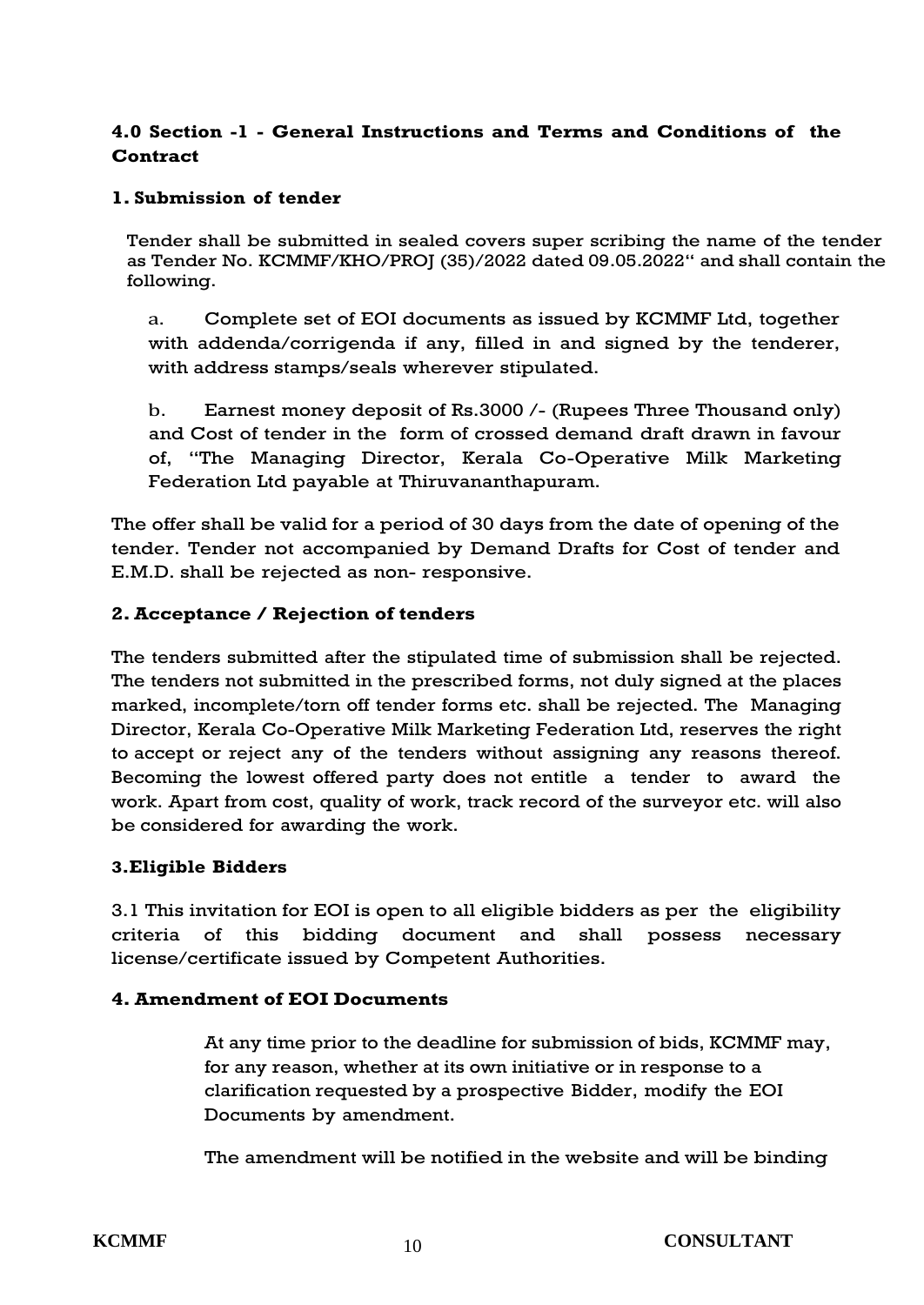on all the bidders who submit the EOI document.

In order to afford prospective Bidders reasonable time in which to take the amendment into account in preparing their bids, KCMMF may, at its discretion, extend the deadline for the submission of bids.

## **5. Documents comprising the EOI**

The EOI prepared by the Bidder shall comprise the following components:

a. A EOI Form and a Price Schedule completed in accordance with the relevant clauses.

b. Documentary evidence established in accordance with the relevant clause that the Bidder is eligible to EOI and is qualified to perform the contract if EOI is accepted.

c. Bid security (Earnest Money Deposit) furnished in accordance with relevant clause.

## **6. Bid Prices**

Unless stated otherwise in the bidding documents, the contract shall be for the Topographical survey of various sites cited above using Total Station as described in the invitation for bid based on the schedule of unit rates and prices submitted by the bidder. The tenderer shall quote for all the sites without fail.

The bidder shall fill in rates and prices for all items described in the Schedule of quantities, whether quantities are stated or not. Items against which no rate isentered by the bidder shall not be paid for by KCMMF when executed and shall be deemed to have covered by the other rates in the schedule of quantities.

All duties, taxes and other levies for the survey shall be payable by the bidder under the contract shall be included in the rate and the prices and total bid price submitted by the bidder and evaluation and the comparison of bids by KCMMF shall be made accordingly. Service tax will not be paid extra and the same asapplicable shall be included in the quoted price.

## Fixed price

The rates and prices quoted by the bidder shall be fixed for the duration of the contract and shall not be subjected to adjustment on any account.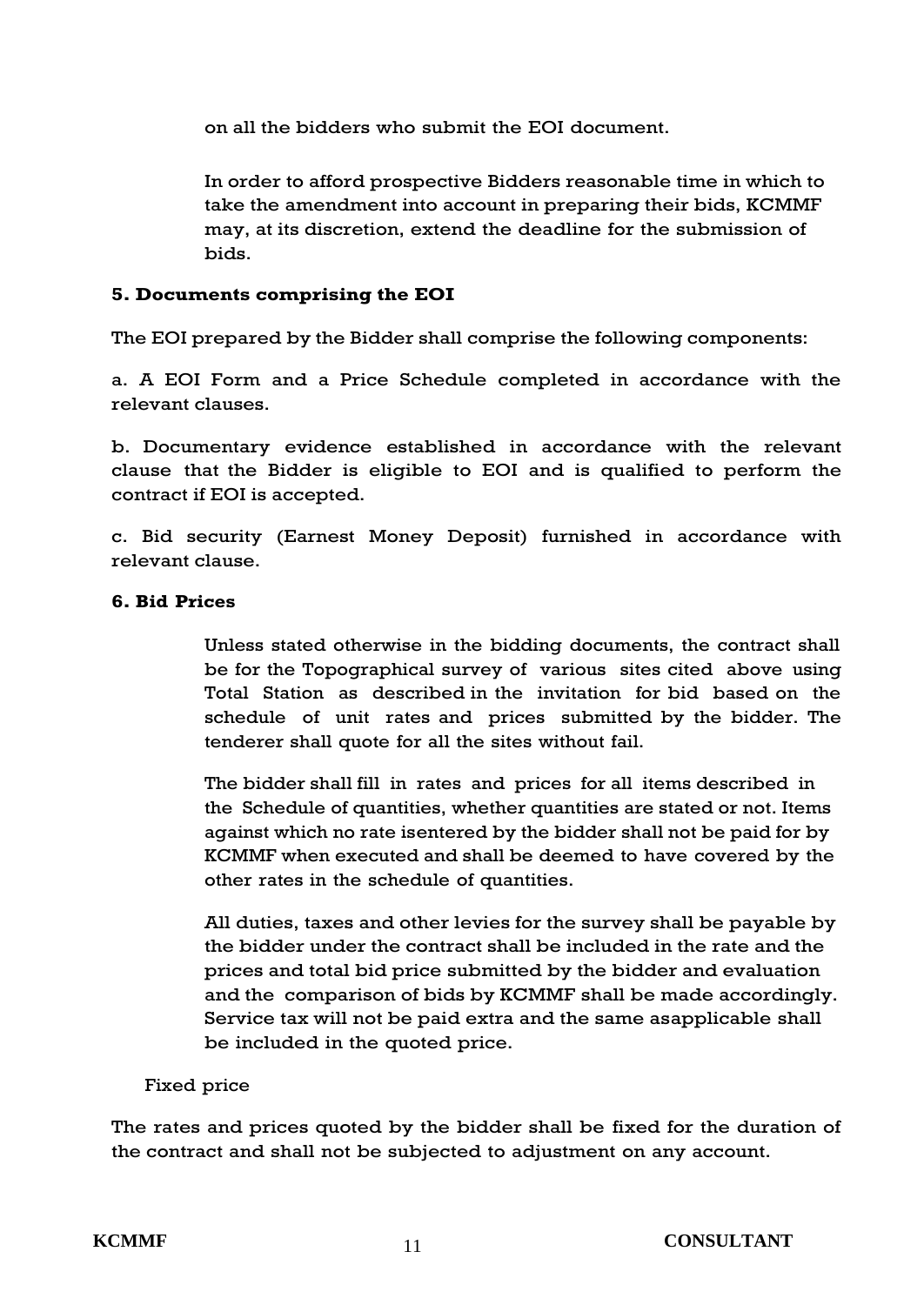## Price adjustment

Rates and prices quoted by the bidder shall remain firm during the tenure of the contract and shall not be subjected to any change whatsoever on any account.

## **7. Bid Currencies**

For all goods and services covered in this Bidding Document, prices shall bequoted in Indian Rupees only.

## **8. Documents Establishing Bidders' Eligibility and qualifications.**

8.1 Bidder shall furnish, as part of its bid, documents establishing the Bidder's eligibility to bid and its qualification to perform the Contract if its bid is accepted. For the purpose of this bidder shall meet the following qualification criteria as a minimum.

a) The bidder shall have completed at least 2 Topographical survey of varioussites using Total Station for an area not less than 5 Acres

## **9. Award criteria**

KCMMF shall award the contract to the bidder whose bid has been determined to be substantially responsive to the bidding documents and who has offered the lowest.

## **10. KCMMF's right to vary quantities at time of award**

KCMMF reserves the right at the time of award of contract to increase or decrease the area specified in the schedule of requirement without any change in unit price or other terms and conditions.

## **11. KCMMF's Right to Accept Any Bid and to Reject Any or All Bids.**

KCMMF reserves the right to accept or reject any bid, and to annul the bidding process and reject all bids at any time prior to award of Contract, without thereby incurring any liability to the affected Bidder or Bidders or any obligation to inform the affected Bidder or Bidders of the grounds for KCMMF's action.

## **12. Notification of Award.**

Prior to expiry of the period of bid validity prescribed in the bid documents KCMMF will notify the successful bidder by work order confirmed in writing that his bid has been accepted.

The notification of the award will constitute the formation of the Contract.

### **13. Performance security**

The EMD will be retained as performance security. It will be released after successful compliance to the tender conditions, and on certification of the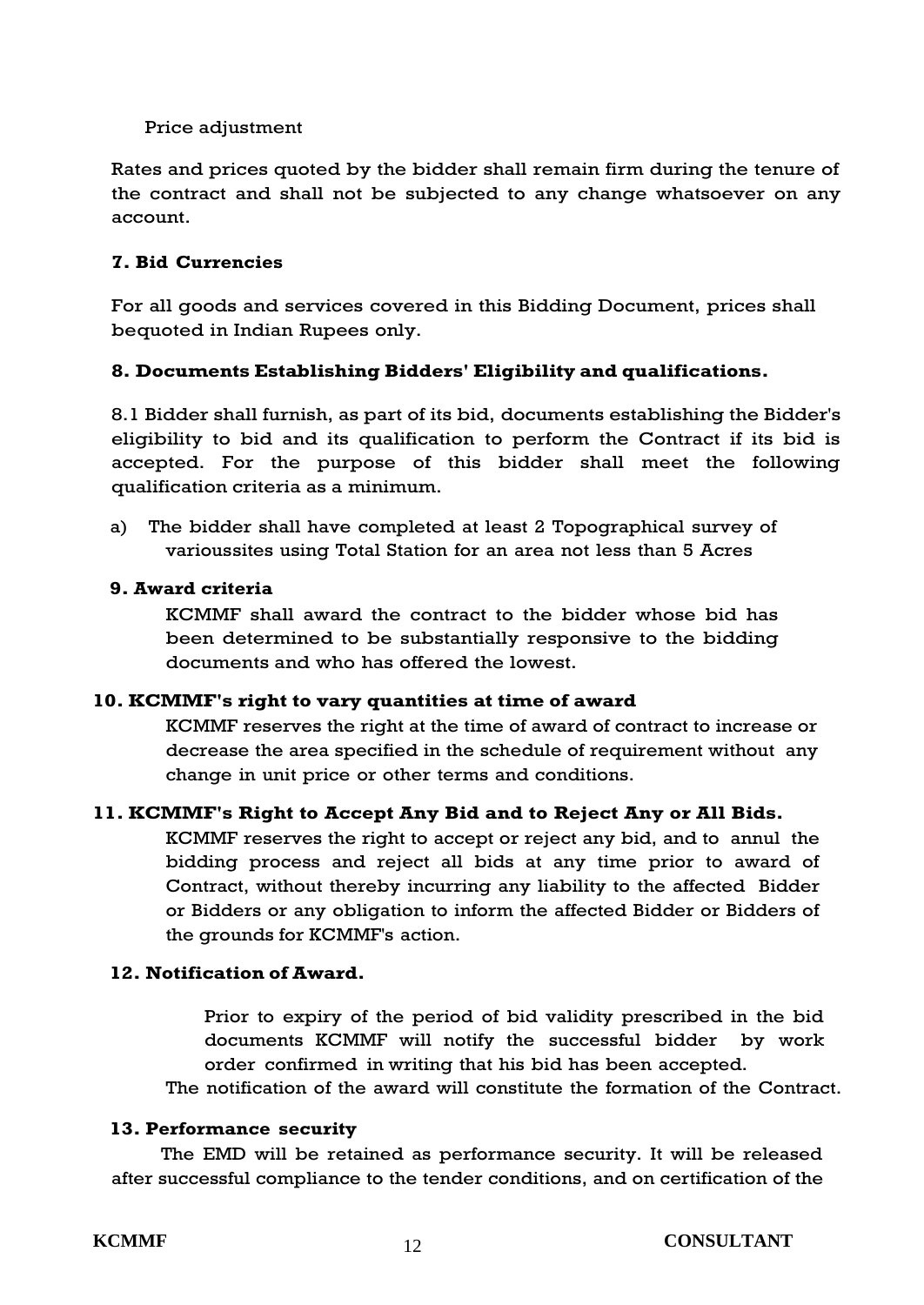representative of KCMMFand/or Project consultant appointed by KCMMF for managing the work.

## **14. Agreement for the work.**

Within 15 days of receipt of the letter of award, the bidder has to execute an agreement with KCMMF for the due fulfillment of the contract in the prescribed format.

### **15. Payment terms**

- a) 100% within one month of receipt of invoice after completion of work andsubmission of all documents and CD in all respects.
- b) Contractor can raise invoices for individual sites (total four invoice)
- c) Wherever there are marshy lands where survey cannot be carried out withinthe boundary as per specification, payment will be made only for the area surveyed as per specification.
- d) Payment will be made based on the area enclosed by the boundarymultiplied by unit rate subject to c) above.
- e) Bills shall be prepared in duplicate in the name of Managing Director, KCMMF Limited, Milma Bhavan, Pattom, Trivandrum and shall be submitted to the Manager (Projects) of Milma Bhavan, Pattom, Trivandrum for necessary verification/certification and release of payment.

## **16. General conditions:**

- a) Individual / combined work order will be issued for each site.
- b) The survey works are to be commenced within one week after acceptance of individual / combined work order as per the directions of KCMMF officials and field work shall be completed within a maximum of twenty days time. Submission of all documents and CD shall be completed within one month after acceptance of work order.
- c) The survey team should carry out the work as per the instructions ofthe KCMMF officials.
- d) The rate accepted includes all expenses including journey, labour, food, local conveyance etc and service taxes and duties including GST.
- e) The tenderer shall quote for all the locations in the schedule. Failure to quote for any location shall render the bid liable to rejection.

After preliminary surveys and preparation of draft drawing, the surveyor has to prepare final drawing furnishing the details as per the directions of KCMMF officials.

### **17. Settlement of disputes**

**1**7.1 Arbitration shall not be a means of settlement of any dispute or claim out of this contract. All disputes and differences arising out of the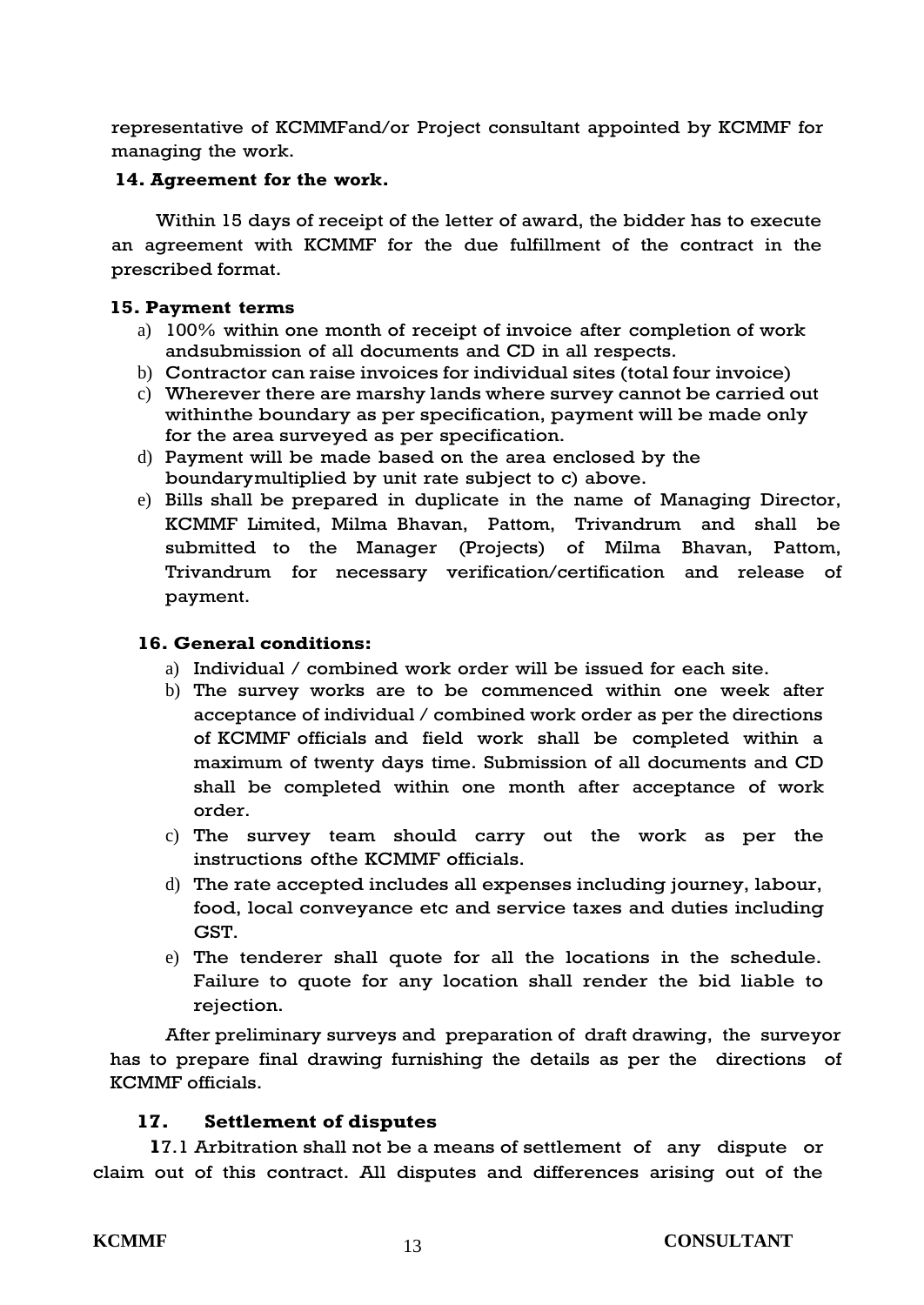contract may be resolved through discussions between the Employer and the Contractor within the purview of the contract agreement. If such discussions are not fruitful, the disputes shall be settled only by the Civil Court in whose jurisdiction the work covered by the contract is situated, or in whose jurisdiction the contract was entered into in case the work extended to the jurisdiction of morethan one court.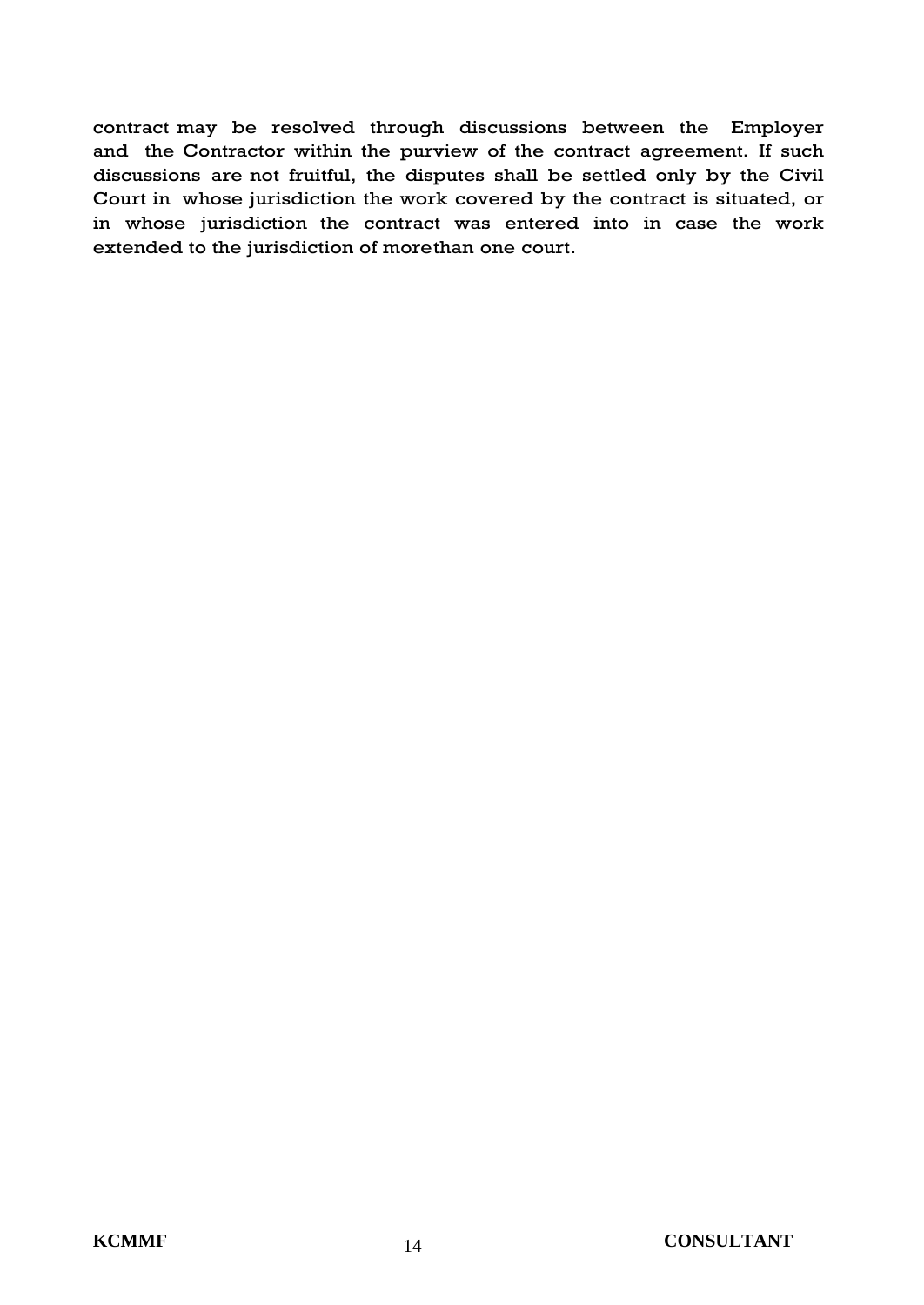## **SECTION 5 - SCHEDULE OF WORK**

Name of work: Topographical survey of various sites using Total Station

Scope of work: Detailed Survey covering the entire project area at sufficient distances both upstream and downstream subjected to a minimum area of 2- 3 acres considering all topographical changes for preparation of contour map of 1m contour interval and HFL to be as ascertained from local enquiry (for locations as given below).

| S1.N<br>$\bullet$ | Item<br>description                                                                                                                                                                                                                   | Quantit<br>У | Unit | in<br>Rate<br><b>Rupees</b><br>inclusive of<br>all<br>taxes,<br>duties. | <b>Amount</b> |
|-------------------|---------------------------------------------------------------------------------------------------------------------------------------------------------------------------------------------------------------------------------------|--------------|------|-------------------------------------------------------------------------|---------------|
|                   | Topographical digital<br>survey using total<br>stationat CFP<br>Malampuzha, CFP<br>Pattanakkad, CPD,<br>Alappuzha,<br>Ernakulam Dairy,<br>Thrippunithura asper<br>specification<br>including submission<br>of all documents and<br>CD | 65.322       | Acre |                                                                         |               |
| $\mathbf{2}$      | Supply of all<br>materials and<br>construction of<br>Benchmarks (3 each)<br>atall above locations<br><b>TOTAL</b>                                                                                                                     | 12           | No   |                                                                         |               |

I/ We hereby execute the above works at quoted rates, in accordance with the terms and conditions of the tenderer. Should I/We failed to execute the agreement or execute the work after the work is awarded; I /We have no objection in KCMMF forfeiting the EMD remitted for the work by me/us.

Place:

Date: Signature, Name & Address of the Surveyor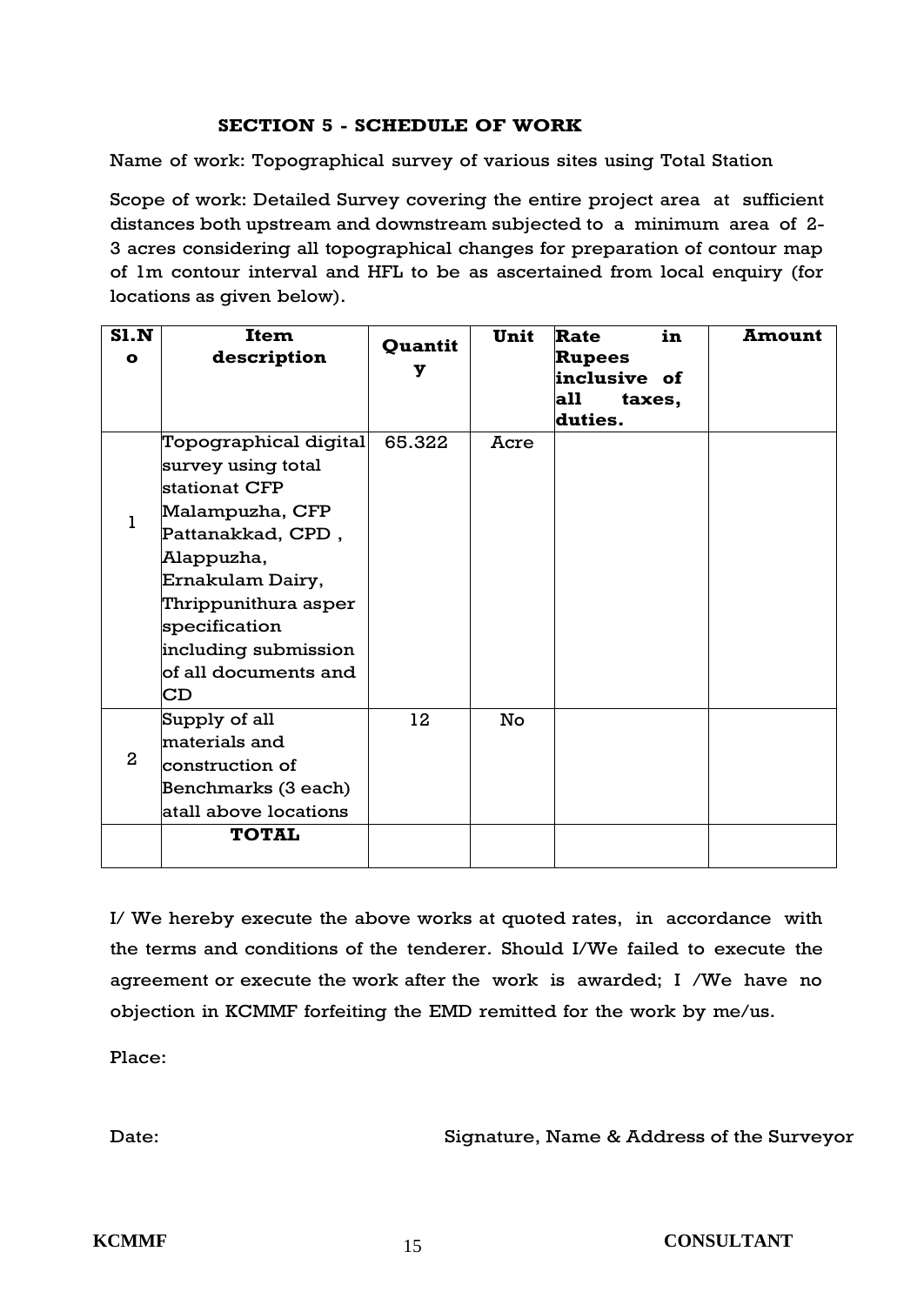#### **Agreement**

(To be produced in Kerala Govt Stamp Paper worth Rs. 200/-)

ARTICLES OF AGREEMENT executed on this day of…………………………………… Two Thousand and

between the Kerala Co-Operative Milk Marketing Federation Ltd. (hereinafter referred to as KCMMF) of the one part of Sri. (Name and Address of the tender) hereinafter referred to as "the Agreement") of the other part.

WHEREAS in response to the Notification No.

…………………………………… dated

the agreement has been submitted to KCMMF a tender for the specifiedtherein subject to the terms and conditions contained in the said tender.

AND WHEREAS the agreement has furnished to KCMMF a sum of Rs……………………….as Earnest Money Deposit for execution of the agreement undertaking the due fulfillment of the contract in case his tender is accepted by KCMMF.

NOW THESE PRESENTS WITNESS and it is hereby mutually agreed as follows:-

In case the tender submitted by the agreement is accepted by KCMMF and the contract for is awarded to the agreement, the agreement shall within….days of acceptance of his tender, execute an agreement with KCMMF incorporating all the terms and conditions under which KCMMF Ltd. accepts his tender.

In case the agreement falls to execute the agreement as aforesaid incorporating the terms and conditions governing the contract, KCMMF Ltd shall have power and authority to recover from the agreement any loss of damages caused toKCMMF Ltd by such breach as may be determined by